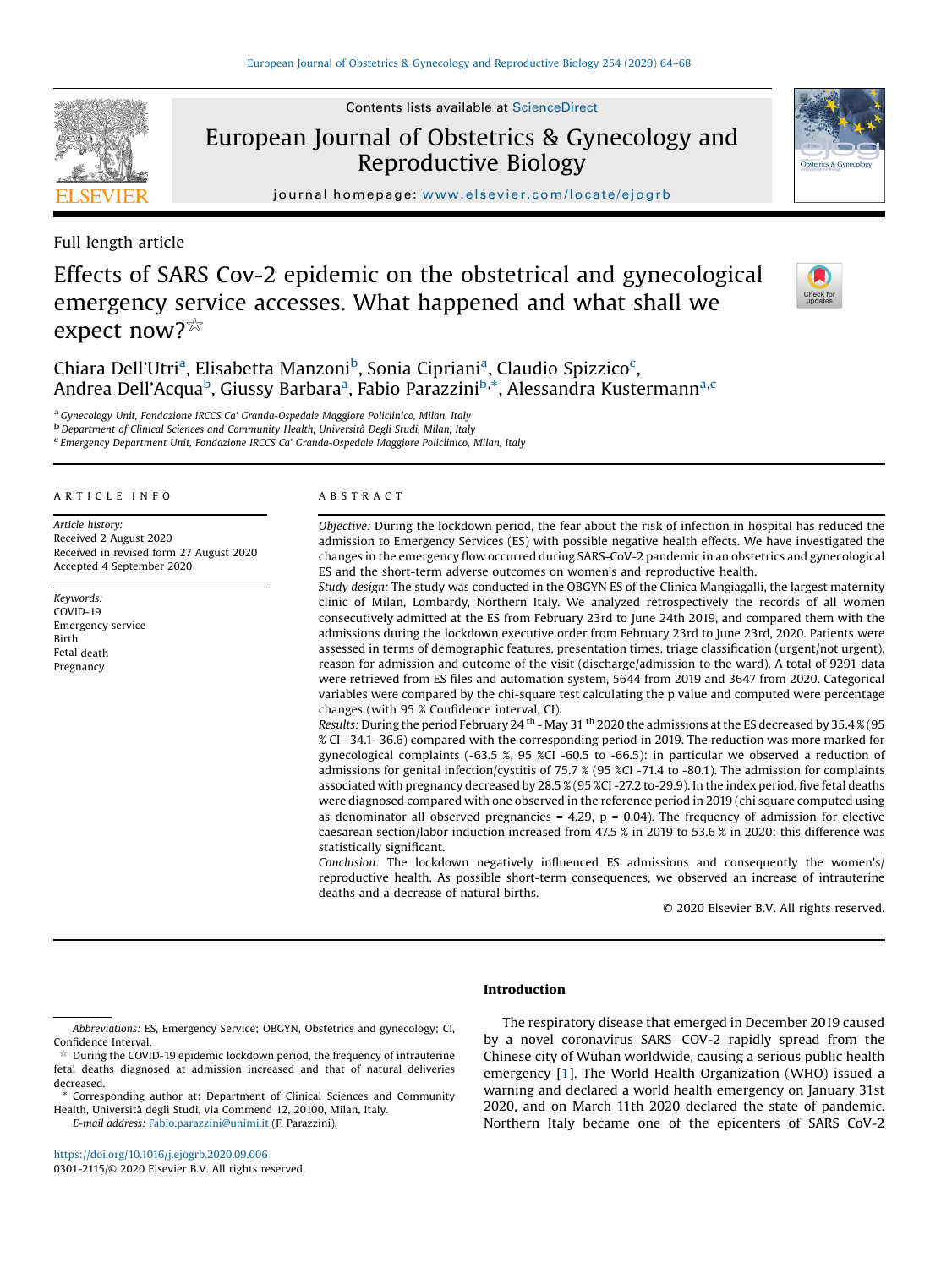pandemic in Europe, Lombardy being the most affected region. On 23th February 2020, the Italian National Health Authority imposed in Lombardy limitations to movement of the population followed on 9th March by a national lockdown, including also the temporary closure of non-essential shops and businesses. In the period 18th May to 2nd June, factories, bars, restaurants and barbers were reopened, but limitations to social contact were still present. During the whole period any movement for health reasons was always allowed.

During the lockdown period the national health system faced a difficult situation. With the purpose of managing the state of emergency the National Health system had to relocate resources in order to reorganize human and logistic aids. Most of the health workers had to deal with the severe cases, threated in the intensive care units. Thus, causing a decrease of healthcare resources for the treatment of mild or nonurgent cases. Further, the lockdown and the fear about the risk of infection in the hospital has lowered the admission to Emergency Services (ES) [\[2,3](#page-4-0)]

The scientific community questions the possible effects of these changes on the population health. Oncologists have warned of possible future increases in the diagnosis of colorectal cancer due to a reduction in screening programs leading to a diagnostic delay with a detection of cancers at more advanced stages [\[4](#page-4-0)]. Two studies conducted in Northern Italy recorded a significantly decreased rate of hospital admissions for Acute Coronary Syndrome (ACS) and described a reduction rate in ED visits for angina or myocardial diseases of 30 % and 50 % depending on the study [\[2,3](#page-4-0)]. Paediatricians warned the population about the possible complications of the underdiagnosed Kawasaki Disease (KD) and its potentially severe SARS-Cov-2 infection related inflammation syndrome. the hesitation of the parents to go to the hospital, influenced by the fear of in-hospital contagion, lead to the manifestation of more severe forms [[5\]](#page-4-0).

Limited data on the impact of lockdown on obstetrics and gynecological ESs are available so far. This study analyses all the patients' visits of the Obstetrics and Gynecology ES in the major maternity hospital in Milan, Lombardy, Italy, during the lockdown period and retrospectively compares the clinical data with the same period in the previous year. The main objective was to investigate the changes in the emergency flow occurred during SARS-CoV-2 pandemic compared to the same period in the previous year. Secondarily we tried to identify short term measurable adverse outcomes on women/reproductive health.

## Material and methods

We retrospectively collected the data of women who were admitted respectively from February 23rd to June 24th, 2019, and 3647 during the lockdown executive order from February 23rd to June 23rd, 2020, in the Obstetrics and Gynecology ES of the Clinica Mangiagalli, the largest maternity clinic in Milan, Lombardy, Italy,

The difference between dates is due to the presence of the leap year in 2020, total days of observation where the same.

All consecutive women admitted to the ES during the considered periods were included, independently of their age or reason for admission.

We retrieved data from ES files and automation system. Patients were assessed in terms of demographic features, presentation times, triage classification (urgent/not urgent), reason for admission and outcome of the visit (discharge/admission to the ward).

The staff of the ES comprises registered obstetricians and gynecologists. Triage was conducted using a-four-level-classifications with corresponding colors (red/immediate priority, yellow/ urgent priority; green/ less urgent priority, white/not urgent).

The number of newly diagnosed of SARS-CoV-2 infected cases in Lombardy was obtained by official data of Regional Health Authority [[6\]](#page-4-0).

Categorical variables are presented as absolute numbers, percentages and compared by the chi-square test calculating the p value.

Percentage changes (with the corresponding 95 % Confidence interval) in the absolute numbers observed in 2020 vs 2019 were also computed.

Given the retrospective observational nature of the study based on anonimous routine data base, approval by the Local Ethics Committee was not necessary.

### Results

During the period February 24th and June 23th 2020 a total of 3647 admissions were registered at the ES with a 35.4 % reduction (95 % CI -34.1 to-36.6) compared with the equivalent period in 2019.

The highest reduction rate was observed during the 5th week analyzed, from March 22nd to March 28th 2020, which corresponds to the maximum increase of newly infected cases registered in Lombardy [\(Fig.](#page-2-0) 1).

[Table](#page-3-0) 1 shows the distribution of admissions according selected demographic characteristics and reported complaints.

The decrease was about double among Italian than foreign women. In particular no decrease was observed among African women.

The reduction was more marked for gynecological complaints (-63.5 %, 95 %CI: -60.5 to -66.5) : in particular the admissions for vulvovaginal infections, uro-gynecological conditions and/or cystitis decreased of 75.7 % (95 %CI: 71.4 to -80.1)

Regarding the gynecological visits for menorrhagia/atypical blood loss we observed a reduction of -41.4 % (95 %CI: -31.7%– 51.1%). Despite the reduction of the visits, the number of hospitalizations for blood transfusion increased from 4 to 6 during quarantine, this difference, however, was not statistically significant (chi square 2.43,  $p = 0.12$ .)

The reduction observed during the lockdown for ectopic pregnancy was of -20.6 % (95 %CI: -11.0 % to-30.2 %), and the absolute number of hospitalizations decreased from 20 to 16 in 2020. Of those 9 and 11 respectively in 2019 and 2020 underwent urgent laparoscopy for salpingectomy and drainage of abdominal free fluid and 11 and 5 were treated with methotrexate, this difference, however, was not statistically significant (chi-square 2.0306.  $p = 0.15$ 

Finally, we observed 13 cases of pelvic inflammatory disease in 2019 and 5 in 2020, corresponding to reduction of 61.5 % (95 %CI: -35.1 to -88.0).

The admission for complaints of pregnancy decreased of 28.6 % (95 %CI: -27.2–29.9).

In the study period five fetal deaths were diagnosed at our ES, in comparison with one fetal death observed in the corresponding period in 2019 (chi square computed using as denominator all observed pregnancies = 4.29,  $p = 0.04$ ).

We have also considered the changing trends in the main reasons of admission among pregnant women. The admissions due bleeding in pregnancy decreased by -46.6 % (95 %CI -51.9 to -41.3; from 339 cases to 181 cases) and those for gestational diabetes by -47.1 % (95 %CI -0.57 to -0.38; from 104 to 55 cases). Otherwise, the admissions for hypertensive disorders/preeclampsia/eclampsia were substantially unchanged being increased of 2.1 % (95 %CI-1 to+11.0; from 48 to 49 cases). Finally, the cases of threat of pretermbirth increased of +13.7 % (95 %CI + 4.1 to +22.3; from 49 to 53 cases).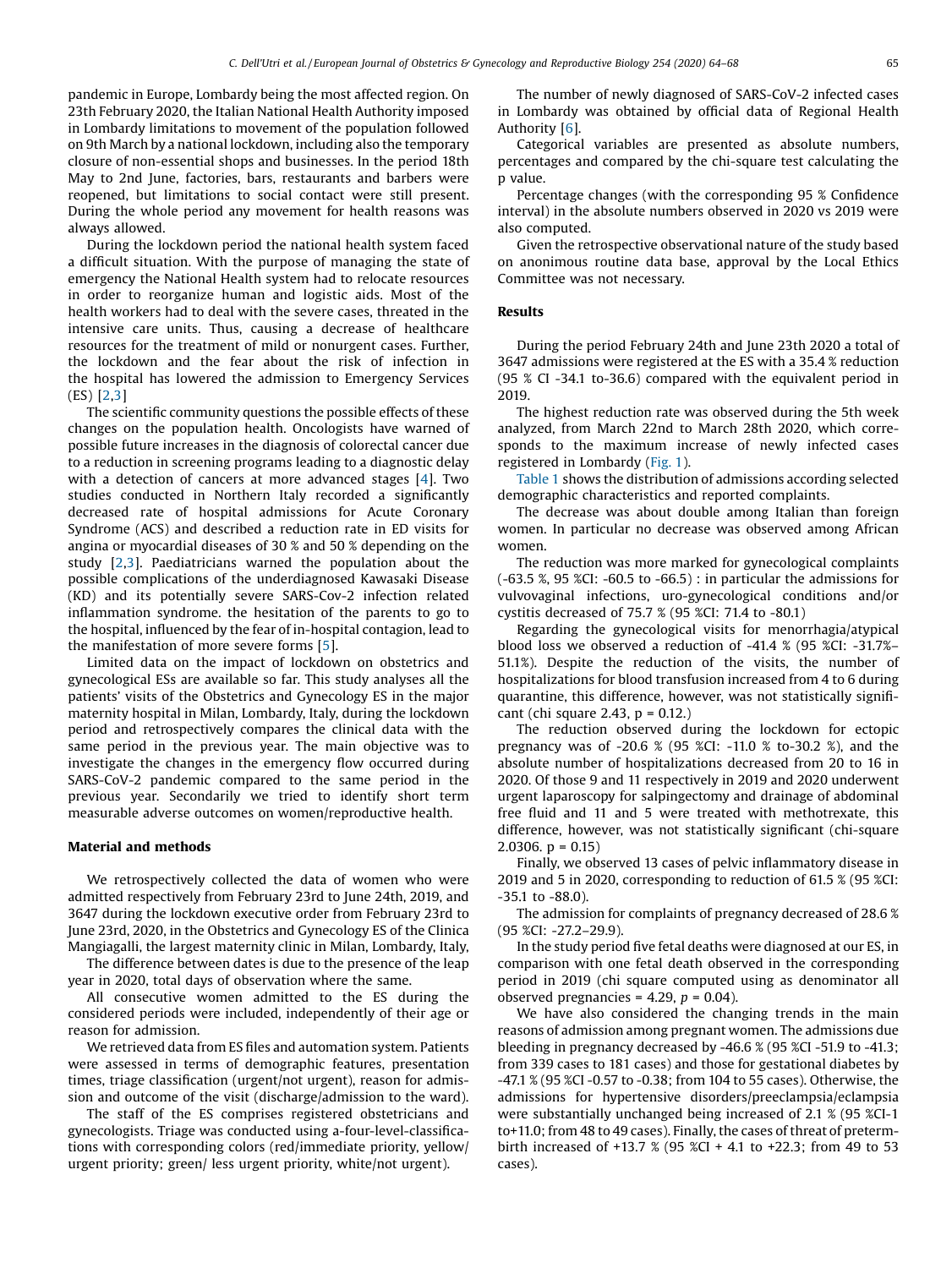<span id="page-2-0"></span>

| Calendar   |         | $\overline{2}$ | 3       | 4       |         | 6       |         | 8       | 9       | 0       | 11      | 12      | 13      | Total   |
|------------|---------|----------------|---------|---------|---------|---------|---------|---------|---------|---------|---------|---------|---------|---------|
| year       |         |                |         |         |         |         |         |         |         |         |         |         |         |         |
| 2019       | 445     | 448            | 441     | 479     | 463     | 402     | 425     | 436     | 413     | 421     | 416     | 422     | 433     | 5644    |
| 2020       | 332     | 326            | 313     | 280     | 222     | 242     | 261     | 270     | 274     | 258     | 281     | 271     | 317     | 3647    |
| Difference | $-25.4$ | $-27.2$        | $-29.0$ | $-41.6$ | $-52.1$ | $-39.8$ | $-38.6$ | $-38.1$ | $-30.7$ | $-38.7$ | $-38.7$ | $-35.8$ | $-26.8$ | $-35.4$ |
| 95% CI LL  | $-21.6$ | $-23.3$        | $-25.0$ | $-37.2$ | $-47.5$ | $-35.1$ | $-34.1$ | $-33.6$ | $-23.3$ | $-34.2$ | $-28.1$ | $-31.4$ | $-22.8$ | $-24.1$ |
| 95% CI UL  | $-29.6$ | $-31.5$        | $-33.4$ | $-46.0$ | $-56.6$ | $-44.7$ | $-43.3$ | $-42.7$ | $-38.4$ | $-43.5$ | $-37.1$ | $-40.3$ | $-31.2$ | $-36.6$ |

Fig. 1. Distribution of study subjects according to week of lockdown and number of newly infected cases registered in Lombardy by Health Authority. Green line = number of registered cases of SARS-CoV2- infection in Lombardy; blue bar = 2019, red bar = 2020. CI= confidence interval UL= upper limit LL= lower limit.

[Table](#page-3-0) 2 shows the distribution of women admitted for delivery according the planned mode of delivery in 2019 and 2020. The frequency of elective caesarean section and labour induction increased respectively from 20.4 % and 27.1 % in 2019 to 23.6 % and 30.0 % in 2020: this difference was statistically significant (chi square = 8.52,  $p = 0.014$ ).

### Discussion

This study analyzes the impact of the COVID-19 epidemic on an OBGYN ES.

In comparison to 2019, the ES admission rate observed during the lockdown period decreased significantly by 35.4 %, the frequency of intrauterine fetal deaths diagnosed at admission increased and of natural deliveries decreased. The highest reduction rate was observed during the 5th week analyzed, from March 22nd to March 28th 2020, which corresponds to the maximum increase of newly infected cases registered in our region.

During that weeks, the frightening effect that aroused from the media campaign reporting the struggle of the National Health Service, the constant display of dramatic images of hospitalized patients in intensive care units and the daily report of increasing number of deaths, critically increased the fear of the population and thus influenced the attitudes of women toward the search of care. This phenomenon has been recognized in Italy also for other specialties, such as cardiology [\[2,3](#page-4-0)].

The reduction of the patient visits was higher in Italian than in foreign women. In particular no reduction was observed among African women. This difference may be due to the fact that African women live in a closed community, and most of them have less access to media information due to a language barrier. Moreover, analyzing the reasons for visits to ES of African women it appears that they seek urgent care either for pregnancy related complications or for delivery and/or for severe menorrhagia, not for nonurgent issues (data not shown). During the whole lockdown period, private practice was allowed. Thus it is possible that Italian women, to avoid hospital access, chose more frequently a safer environment by asking for their General Practitioner or private gynecologist.

The reduction observed was allocated primarily to visits for minor gynecological problems (such as vulvovaginal infections, menstrual-cycle irregularities, uro-gynecological conditions) and secondly for obstetric controls of an uncomplicated pregnancy

Regarding the gynecological visits, despite the observed reduction of visits for menorrhagia/ atypical blood loss, the number of hospitalizations for blood transfusion increased from four to six during quarantine, although this increase was not statistically significant. This opposite trend can be explained by the fear of in-hospital contagion: this reluctance caused a worsening of patients' physical conditions, resulting in an increase of blood transfusion and potentially serious adverse effect.

Women showing with suspected pelvic inflammatory disease were less than half compared to the previous year. This reduction in numbers may be due to the quarantine, that forced people to stay home, reducing promiscuous relationships. Nevertheless, some women may not have adequately treated the infection, increasing the risk of possible long-term complications, which can negatively impact women's quality of life and increase the risks of complications and repercussions on fertility [\[7](#page-4-0)].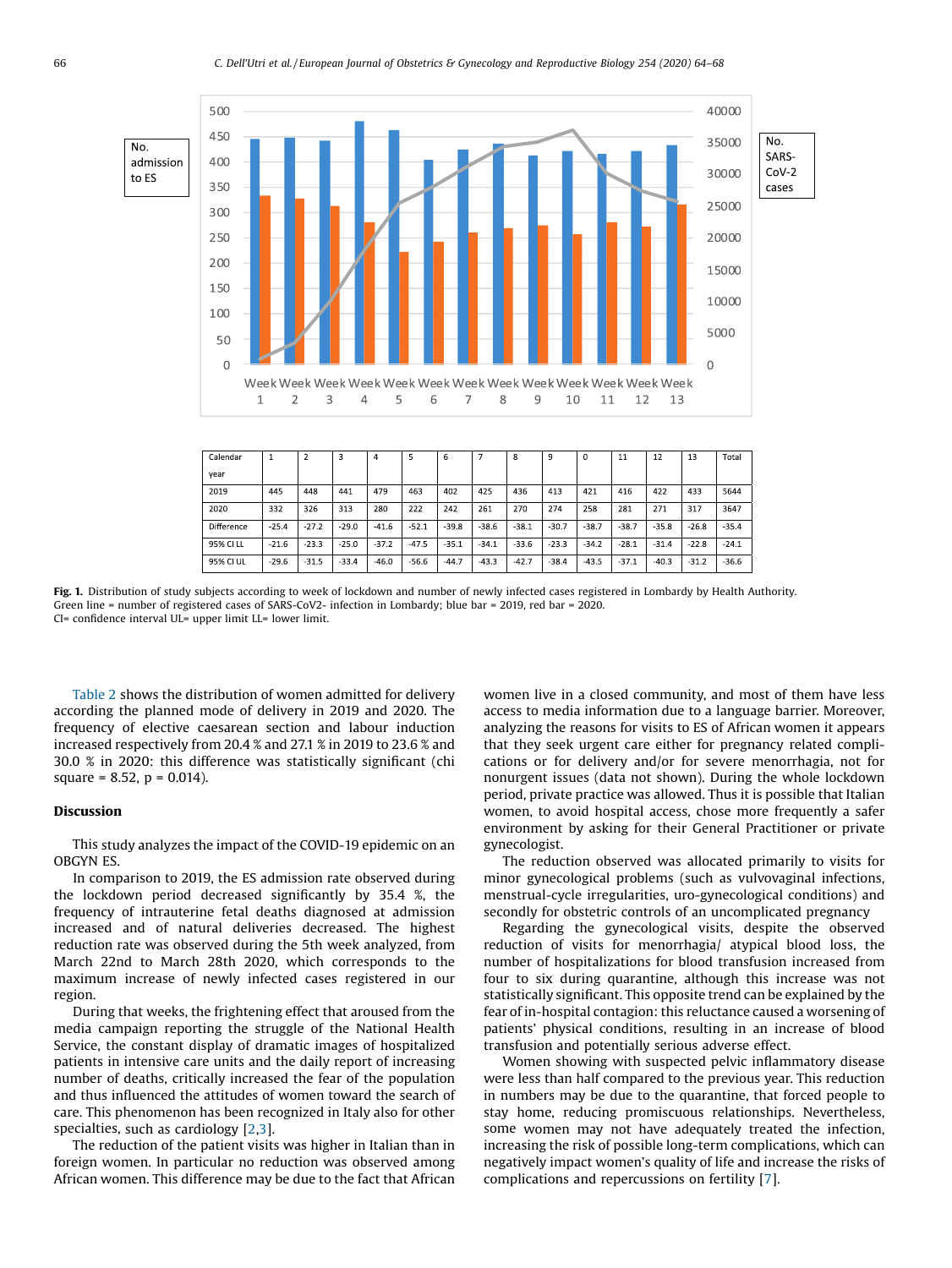#### <span id="page-3-0"></span>Table 1

Distribution of women admitted to Emergency Service during the period February 24-May 31, 2019 and 2020 according to selected factors.

|                                                                                           | 2019<br>No. (%) | 2020<br>No. (%) | % difference | 95 %CI LL | 95 %CI UL |
|-------------------------------------------------------------------------------------------|-----------------|-----------------|--------------|-----------|-----------|
| <b>Total</b>                                                                              | 5644            | 3647            | $-35.4$      | $-34.1$   | $-36.6$   |
| <b>Nationality</b>                                                                        |                 |                 |              |           |           |
| Italy                                                                                     | 4771 (84.5)     | 2923 (80.1)     | $-38.7$      | $-37.4$   | $-40.1$   |
| European countries                                                                        | 250(4.4)        | 206(5.6)        | $-17.6$      | $-12.9$   | $-22.3$   |
| African countries                                                                         | 165(2.9)        | 168(4.6)        | $+1.8$       | $-0.2$    | $+3.9$    |
| Asian countries                                                                           | 205(3.6)        | 160(4.4)        | $-22.0$      | $-16.3$   | $-27.6$   |
| South American countries                                                                  | 214(3.8)        | 174(4.8)        | $-18.7$      | $-13.5$   | $-23.9$   |
| Others                                                                                    | 39(0.7)         | 16(0.5)         | $-59.0$      | $-43.5$   | $-74.4$   |
| Age (years)                                                                               |                 |                 |              |           |           |
| < 18                                                                                      | 99(1.8)         | 30(0.8)         | $-69.7$      | $-60.6$   | $-78.7$   |
| $18 - 29$                                                                                 | 1277 (22.6)     | 790 (21.7)      | $-38.1$      | $-35.5$   | $-40.8$   |
| $30 - 39$                                                                                 | 3036 (53.8)     | 2102 (57.6)     | $-30.8$      | $-29.1$   | $-32.4$   |
| $40 - 49$                                                                                 | 993 (17.6)      | 617(17.0)       | $-37.9$      | $-34.8$   | $-40.9$   |
| $50 - 59$                                                                                 | 150(2.7)        | 73(2.0)         | $-51.3$      | $-43.3$   | $-59.3$   |
| $60+$                                                                                     | 89 (1.6)        | 35(0.9)         | $-38.2$      | $-50.5$   | $-70.8$   |
| <b>Triage colour</b>                                                                      |                 |                 |              |           |           |
| White/green                                                                               | 4607 (81.6)     | 2854 (78.2)     | $-38.1$      | $-36.6$   | $-39.5$   |
| Jellow/red                                                                                | 1037 (18.4)     | 793(21.8)       | $-23.5$      | $-20.9$   | $-26.1$   |
| <b>Reason of admission</b>                                                                |                 |                 |              |           |           |
| Gynecological complaints                                                                  | 980 (17.4)      | 358(9.8)        | $-63.5$      | $-60.5$   | $-66.5$   |
| Genital infection/cistitis                                                                | 347(6.1)        | 89(2.4)         | $-75.7$      | $-71.4$   | $-80.1$   |
| Menometrorrahagia                                                                         | 99(1.8)         | 58(1.2)         | $-41.4$      | $-31.7$   | $-51.1$   |
| Pelvic pain/dysmenorrea                                                                   | 291(5.2)        | 114(3.1)        | $-60 - 8$    | $-55.2$   | $-66.4$   |
| Others                                                                                    | 243(4.3)        | 97(2.7)         | $-60.0$      | $-53.9$   | $-66.2$   |
| Pregnancy                                                                                 | 4295(76.1)      | 3068(84.1)      | $-28.6$      | $-27.2$   | $-29.9$   |
| $\sqrt{12}$ wg (mainly bleeding during the first trimester of pregnancy)                  | 1164(20.6)      | 569(15.6)       | $-51.1$      | $-48.2$   | $-54.0$   |
| $12 - 24$ wg                                                                              | 451(8.0)        | 247(6.8)        | $-45.2$      | $-40.6$   | $-49.8$   |
| $25 - 34$ wg                                                                              | 861(15.3)       | 685(18.8)       | $-20.4$      | $-17.7$   | $-23.1$   |
| $>34$ wg                                                                                  | 550(9.7)        | 302(8.3)        | $-45.1$      | $-40.9$   | $-49.2$   |
| Delivery                                                                                  | 1103(19.5)      | 1126(30.9)      | $+2.1$       |           | $+1.2$    |
| Post partum (mainly fever, wound infection, mastitis)                                     | 166(2.9)        | 1398(3.8)       | $-16.3$      | $-10.7$   | $-21.9$   |
| Other (including not obstetrics or gynecological complaints/sexual and domestic violence) | 369(6.5)        | 221(6.1)        | $-40.1$      | $-35.1$   | $-45.1$   |

Wg: week of gestation.

 $^{\circ}$ including cases of pelvic inflammatory disease.

 $^{\circ}$ including spontaneous labour, premature rupture of membranes, planned induced labour, planned elective c section.

#### Table 2

 $^{\circ}$ 

Distribution of study subjects according to the planned mode of delivery at admission and study period.

|                                       | 2019 No. 1103 | 2020 No. 1126 | Chi square 2df |
|---------------------------------------|---------------|---------------|----------------|
| Planned mode of delivery at admission |               |               |                |
| Spontaneous vaginal delivery          | 579 (52,5%)   | 522 (46.4 %)  |                |
| Induced vaginal delivery              | 299(27.1 %)   | 338 (30.0 %)  |                |
| elective c-section                    | 225(20.4 %)   | 266 (23.6 %)  | $p = 0.014$    |

df = degree of freedom.

Including women with premature rupture of membranes.

Within all pregnant women, there was a decrease related to issues during the first and second trimester (up until week 24). On the other hand, as expected, the number of hospitalizations for births was substantially unchanged.

The number of women diagnosed with intrauterine fetal deaths at the ES confirmed by the absence of the heartbeat during the ultrasound at admission was relevant, increased from one case in 2019 to five cases in 2020. We hypothesize that the increase could have been due to the inclination of the women to wait longer for the visit, which resulted in underestimating important signs, such as the reduction of fetal movements felt by the mother, for hours or days.

The data shows a change in the mode of delivery, favoring the pre-planned induced births and the hospitalizations for chosen csections, compared to the natural births. It could have been due to the doctors advising the pregnant women to preplan their birth, so that they could feel safer knowing they would have a prefixed birth plan, given the uncertainty and the continuous changes related to the emergency situation of COVID-19.

Potential limitations of this analysis should be considered. We have analyzed data obtained by a routine data base, including only the main diagnosis/complaint of the woman attending the ES. This limitation is, however, similar in both the considered periods. Among strengths we have to considered the large sample size.

### Conclusion

In conclusion, our analysis shows that lockdown has had relevant impact on ES admission and consequently on the woman's health such as an increase of intrauterine fetal death, a decrease of natural birth and an increase, although in a not statistically significant way, of admission for menorrhagia requiring blood transfusion.

At the moment it is not possible to estimate the effect that the reduction of patient visits at the ES have on the long term health of the women general population, but some consequences due to under- or delayed diagnosis, for example of infections, can be expected.